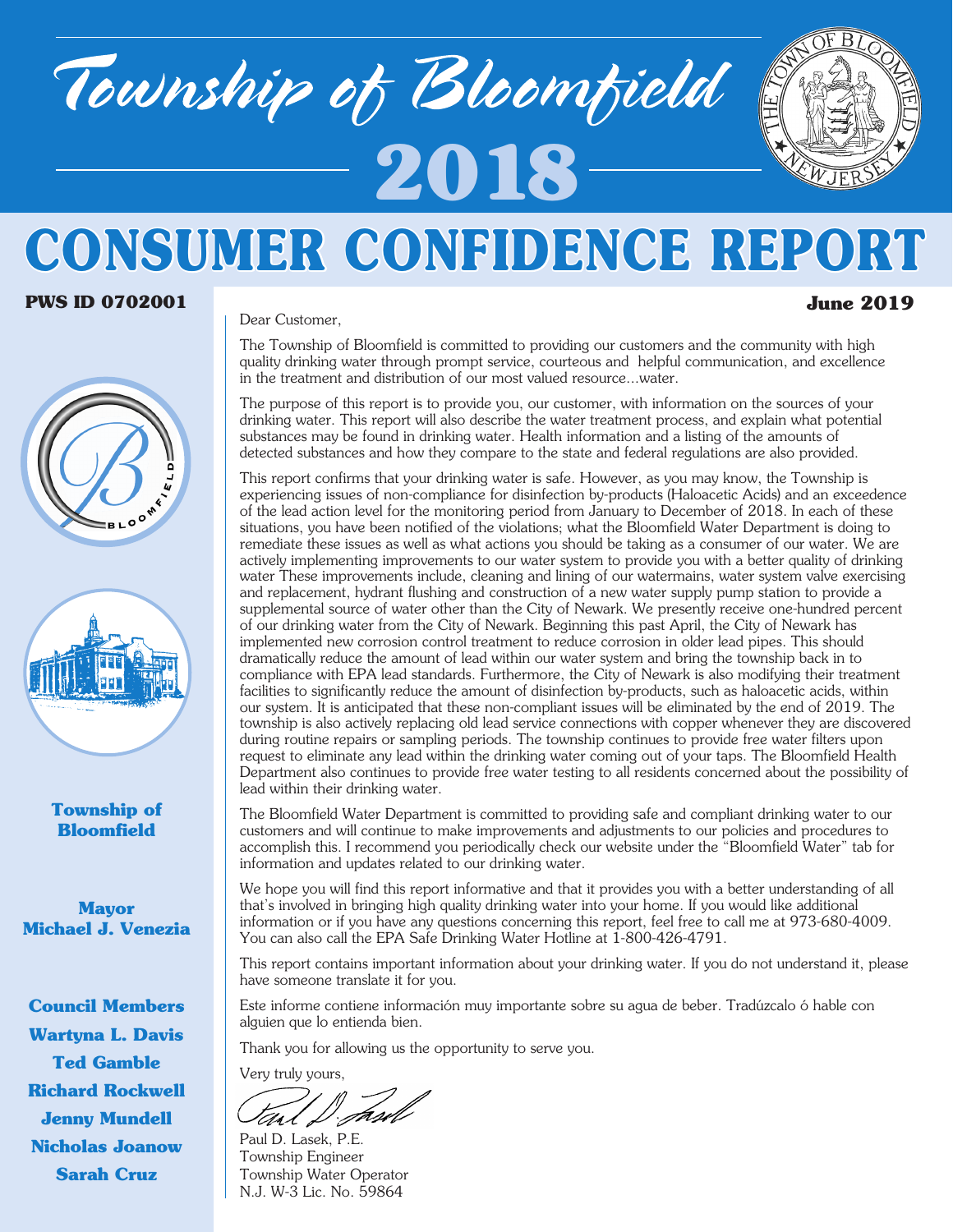#### **Sources of Drinking Water:**

Both tap water and bottled water may come from groundwater (springs, wells) or surface water (rivers, lakes, ponds, streams, reservoirs). As the water travels over the surface of the land or through the ground, it dissolves naturally-occurring minerals and in some cases, radioactive material, and can pick up substances resulting from the presence of animals or from human activity.

The Township of Bloomfield purchases bulk drinking water from the North Jersey District Water Supply Commission, Wanaque North and South Reservoirs. However, at this time, we cannot physically obtain this water from these reservoirs. We therefore trade or "wheel" this water from the City of Newark Pequannock Watershed system. Therefore, all of our drinking water originates from the Pequannock watershed. The City of Newark's water supply is entirely from surface water sources in the Pequannock and Wanaque watersheds which cover approximately 150 square miles of forest lands in Morris, Sussex and Passaic Counties. The Pequannock watershed supplies five reservoirs (Charlottesburg, Echo Lake, Canistear, Clinton and Oak Ridge Reservoirs) which have a combined capacity of 14.4 billion gallons. The Wanaque watershed supplies the following two reservoirs: the 29.6 billion gallon Wanaque Reservoir and the 7 billion gallon Monksville Reservoir. The Wanaque Reservoir is operated by the North Jersey District Water Supply Commission (NJDWSC) which has pump stations designed to pump 250 million gallons per day from the Pompton River and 150 million gallons per day from the Ramapo River into the reservoir when needed.

"The New Jersey Department of Environmental Protection (NJDEP) has completed Source Water Assessment Reports and Summaries for all public water systems. Further information on the Source Water Assessment Program can be obtained by logging onto NJDEP's source water web site at www.state.nj.us/dep/swap or by contacting NJDEP's Bureau of Safe Drinking Water at (609) 292-5550.

#### **Ongoing Water System Improvements:**

The Township of Bloomfield is committed to providing water that meets or exceeds all federal and state requirements for drinking water. In general, our water system is in good condition. However, as with many water systems within the region, the advanced age of pipes and valves represent a challenge in

delivering safe and reliable drinking water to our customers. In order to ensure that the Township's water system continues to operate efficiently to provide safe, adequate, and reliable service, we are continuing to improve our system.

Improvements to the Township's water system include cleaning and cement mortar lining of older water mains and the installation of new valves and hydrants to improve water quality, hydraulic capacity and operation of the distribution system.

#### **Other Improvements Include:**

#### **Lead Service Line Replacement:**

The Township recently awarded a contract to replace over fifty lead service lines that were discovered during recent utility work. Lead service lines are the pipes that connect a residence or building to the water mains in the street. The \$220,000 contract will commence in 2019 and will further reduce the risk of lead entering your drinking water. Our Department of Public Works Water Department also continues to eliminate any lead service lines discovered during routine construction or sampling events.

#### **Customer Water meter replace-**

**ments:** The Township has awarded a \$4.4 million contract to replace all customer water meters throughout the township. This project will provide the Bloomfield Water Department with real-time information on use of water by customers and even notify them of excess water usage due to an unknown plumbing leak within their residence. In addition to saving and conserving water, this will prevent a resident from receiving a large water bill due to an undetected leak that may have occurred over a billing period. This program will also allow the Bloomfield Water Department to determine, during installation of the new meter, if a residence has a lead service line and therefore advise them as to what remediation actions should be taken to eliminate the lead.

#### **• Cleaning and Lining of Large**

**Distribution Mains:** The Township has thousands of feet of large distribution mains. These are mains with diameters of twelve inches and sixteen inches. All of these mains were constructed in the early and mid-twentieth century and have not been improved or maintained since their original installation. Cleaning and lining will remove sediment, rust and corrosion within these mains and apply a thin cement coating throughout the pipe. This dramatically improves the flow and the quality of the water moving through the pipes and ultimately into your taps. The first phase of cleaning and lining is completed.

The second phase scheduled to begin in 2019.

#### **• Dead-End Elimination Program:**

Dead-ends within a water system are, by

nature, problematic. Water tends to stagnate or circulate very slowly at dead-ends thereby increasing the age of the water which can lead to the build-up of chlorine by-products. The Bloomfield Water Department has completed two phases of dead-end elimination and anticipates further eliminations in 2019.

#### **• New North Jersey District Water Supply Commission (NJDWSC) Interconnection:**

For many years the township has been a member of the NJDWSC. We therefore purchase our water supply, in bulk from the NJDWSC. Although a member, we have not been able to acquire this water directly from the Wanaque watershed due to a lack of a physical connection to the system. We therefore have been acquiring our water using the Newark water system and paying a "wheeling' fee for this service. The township is currently in the process of designing and constructing a pump station that will allow us to acquire water directly from NJDWSC through their supply line at the northerly end of town. This will ultimately lead to reduced wheeling rates, more resiliency and better circulation in our system to enhance water quality.

The engineering department will also work toward improving the distribution of information about our system to our customers by enhancing our profile on the township website.

Concerning decisions that may affect the quality of water in the Township of Bloomfield, an opportunity for public participation is provided during regularly scheduled council meetings.

Meetings are held in the Council Room on the second floor of the Municipal Building beginning at 7 pm on the following dates: **Mondays**: July 8 and 22, August 19, September 9 and 23, October 7 and 28, November 25, and December 9 and 16. **Tuesday**: November 12.

Also, the City of Newark suggests that you contact them directly at 973-256-4965 for information concerning the next opportunity for public participation about drinking water provided by the City of Newark or find out more about the City of Newark on the Internet at www.ci.newark.nj.us.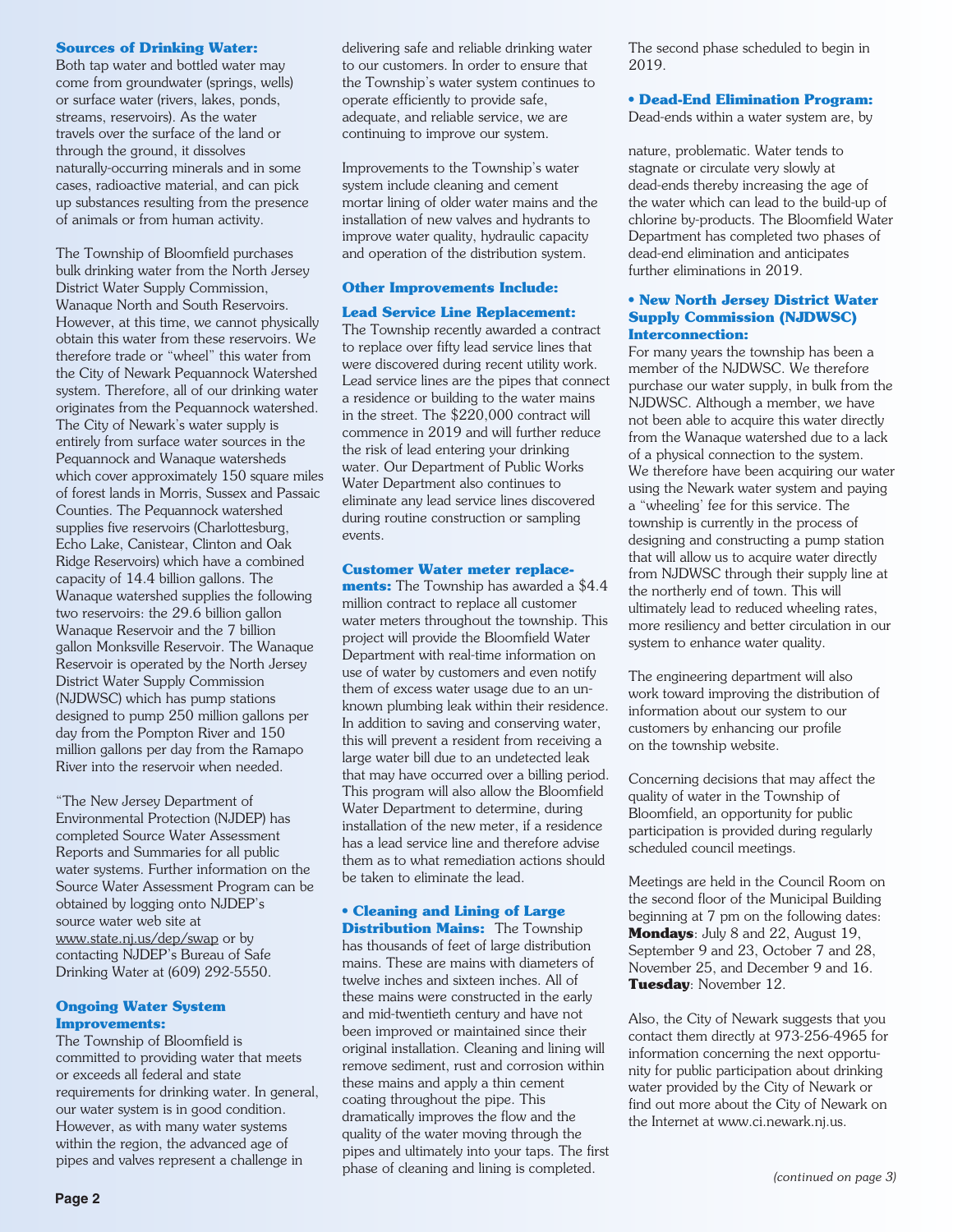#### **Compliance with Drinking Water Standards:**

In order to ensure the safety of drinking water, the EPA and the state's Department of Environmental Protection (DEP) prescribe regulations which limit the amount of certain contaminants in water provided by public water systems and require water suppliers to monitor and treat for potentially harmful contaminants. Bottled water is similarly regulated by the Food and Drug Administration and must provide the same protection for public health as tap water. Our water, which is treated according to the EPA's and NJDEP's regulations, meets and most often surpasses the quality standards set by those agencies.

#### **Potential Contaminants:**

The types of contaminants that may be found in the raw water before it is treated to produce drinking water include:

**\*Microbial Contaminants** such as viruses and bacteria, which may come from sewage treatment plants, septic systems, agricultural livestock operations and wildlife.

**\*Inorganic Contaminants** such as salts and metals, which can be naturallyoccurring or result from urban storm water runoff, industrial or domestic waste water discharges, oil and gas production, mining or farming.

**\*Pesticides** are chemicals used to destroy insects and rodents. Herbicides are chemicals used to kill weeds. Both contaminants may come from a variety of sources such as agriculture, urban storm water and residential uses.

**\*Radioactive Contaminants** which can be naturally occurring or be the results of oil and gas production and mining activities.

#### **\*Organic Chemical Contaminants**

including synthetic (SOC) and volatile organic chemicals (VOC), which are by-products of industrial processes and petroleum production, and can also come from gas stations, urban storm water runoff, and septic systems.

All drinking water, including bottled water, may reasonably be expected to contain naturally occurring minerals and traces of contaminants. The presence of contaminants does not necessarily indicate that the water poses a health risk. More information about contaminants and potential health effects can be obtained by calling the **Environmental Protection Agency (EPA) Hotline**

#### **1-800-426-4791. or Online at www.water.epa.gov**

#### **Terms and Abbreviations:**

**N/A** = Not Applicable **ND** = Not Detected **AL** = Action Level: The concentration of a contaminant which, if exceeded, triggers treatment or other requirements that a water system must follow.

**TT** = Treatment Technique: A required process intended to reduce the level of a contaminant in drinking water.

**MCL** = Maximum Contaminant Level: The highest level of a contaminant that is allowed in drinking water. MCLs are set as close to the MCLGs as feasible using the best available treatment technology.

**MCLG** = Maximum Contaminant Level Goal: The level of a contaminant in drinking water below which there is no known or expected risk to health. MCLGs allow for a margin of safety.

**MRDL** = Maximum Residual Disinfectant Level: The highest level of a disinfectant allowed in drinking water. There is convincing evidence that addition of a disinfectant is necessary for control of microbial contaminants.

**MRDLG** = Maximum Residual Disinfectant Level Goal: The level of a drinking water disinfectant below which there is no known or expected risk to health. MRDLGs do not reflect the benefits of the use of disinfectants to control microbial contamination.

**pCi/l** = picocuries per liter (measure of radiotactivity

**ppm** = parts per million; (comparable to one minute in two years or one penny in \$10,000.00).

**ppb** = parts per billion; (comparable to one minute in two thousand years or one penny in \$10,000,000.00).

#### **Water Quality Data:**

The table lists all the drinking water contaminants that we detected during the 2018 calendar year. The presence of these contaminants in the water does not necessarily indicate that the water poses a health risk. Unless otherwise noted, the data presented in this table is from testing performed on samples of water taken from January 1 through December 31, 2018. The state requires us to monitor for certain contaminants at intervals greater than once per year because the concentrations of these contaminants are not expected to vary significantly from year to year. Some of the data, though representative of the water quality, is more than one year old.

#### **Health/Educational Information:**

Some people may be more vulnerable to contaminants in drinking water than the general population. Immuno compromised persons such as persons with cancer undergoing chemotherapy, persons who have undergone organ transplants, people with HIV/AIDS or other immune system disorders, some elderly, and infants can be particularly at risk from infections. These people should seek advise about drinking water from their health care provider. EPA/CDC (Centers for Disease Control) guidelines on appropriate means to lessen the risk of infection by Cryptosporidium and other microbial contaminants are available from the **Safe Drinking Water Hotline 1-800-426-4791.**

#### **Special Considerations Regarding Children, Pregnant Women, Nursing Mothers and Others:**

Children may receive a slightly higher amount of contamination present in the water than do adults, on a body weight basis, because they may drink a greater amount of water per pound of body weight than do adults. For this reason, reproductive or developmental effects are used for calculating a drinking water standard if these effects occur at lower levels than other health effects of concerns. If there is insufficient toxicity information for a chemical (for example, lack of data on reproductive or developmental effects), an extra uncertainty factor may be incorporated into the calculation of the drinking water standard, thus making the standard more stringent, to account for additional uncertainties regarding these effects. In the cases of lead and nitrate, effects on infants and children are the health endpoints upon which the standards are based.

#### **Nitrate**

Nitrate in drinking water at levels about 10 ppm is a health risk for infants of less than six months of age. High nitrate levels in drinking water can cause blue baby syndrome. Nitrate levels may rise quickly for short periods of time because of rainfall or agricultural activity. If you are caring for an infant, you should ask for advice from your health care provider.

#### **Lead**

If present, elevated levels of lead can cause serious health problems, especially for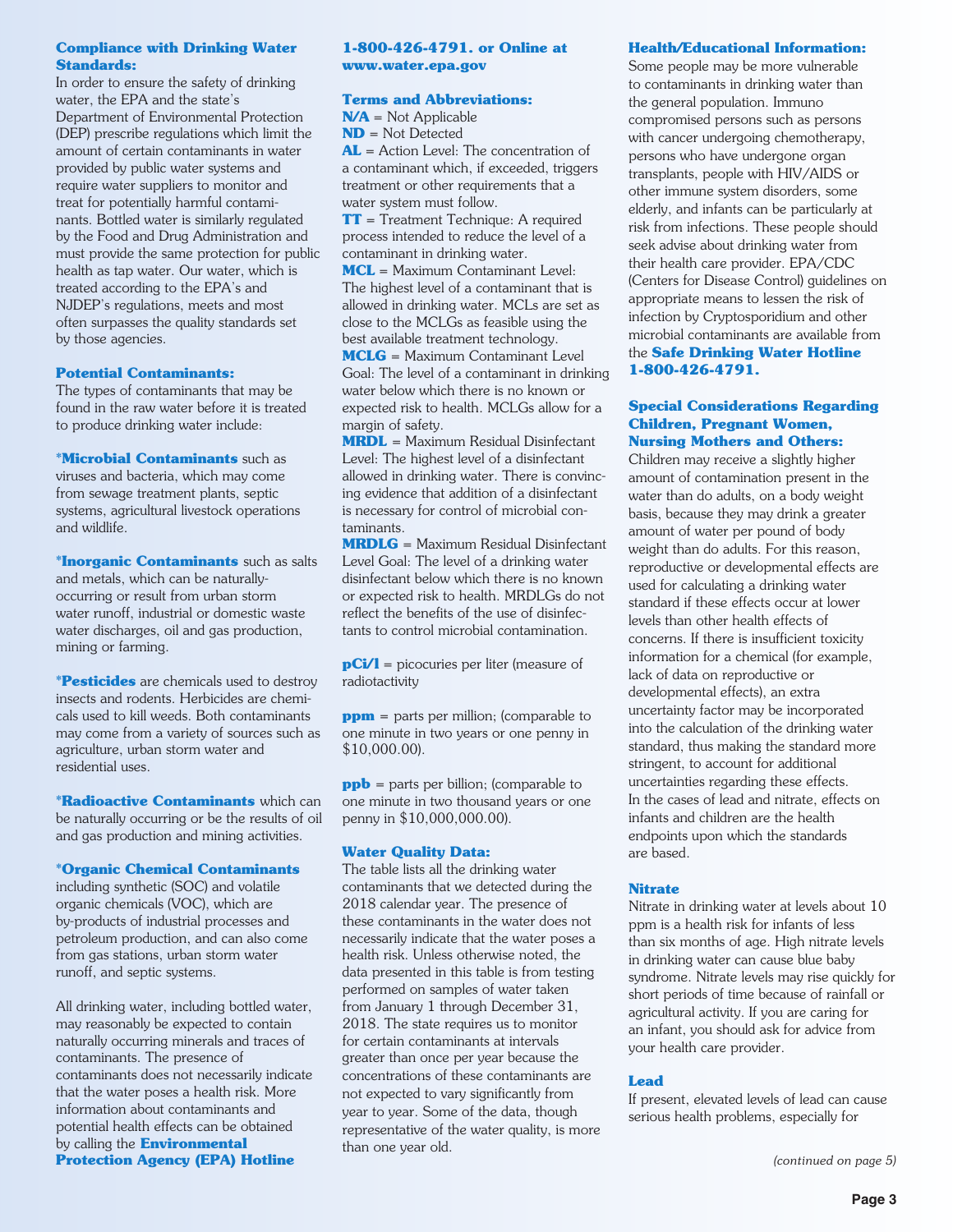#### **WATER QUALITY DATA**

#### Concentrations of Detected Contaminants Report

Township of Bloomfield 2018

| Regulated<br>Contaminants                 | Units                                | <b>Maximum</b><br>Contaminant<br><b>Level Goal</b> | <b>Maximum</b><br>Contaminant                                 | <b>Results</b><br><b>Newark</b><br>Pequannock                                  |                                                                                                                                                                     | <b>Source of Contaminant</b>                                            |                                                                                                                                                              |                                                    |                                                                                                      |       |  |  |  |  |  |  |
|-------------------------------------------|--------------------------------------|----------------------------------------------------|---------------------------------------------------------------|--------------------------------------------------------------------------------|---------------------------------------------------------------------------------------------------------------------------------------------------------------------|-------------------------------------------------------------------------|--------------------------------------------------------------------------------------------------------------------------------------------------------------|----------------------------------------------------|------------------------------------------------------------------------------------------------------|-------|--|--|--|--|--|--|
|                                           |                                      | (MCLG)                                             | Level (MCL)                                                   | System                                                                         |                                                                                                                                                                     |                                                                         |                                                                                                                                                              |                                                    |                                                                                                      |       |  |  |  |  |  |  |
|                                           | Inorganic Contaminants:              |                                                    |                                                               |                                                                                |                                                                                                                                                                     |                                                                         |                                                                                                                                                              |                                                    |                                                                                                      |       |  |  |  |  |  |  |
| Arsenic                                   | ppb                                  | 5                                                  | 5                                                             | < 0.5                                                                          |                                                                                                                                                                     |                                                                         |                                                                                                                                                              |                                                    | Erosion of natural deposits; runoff from orchards; runoff from glass & electronics production wastes |       |  |  |  |  |  |  |
| <b>Barium</b>                             | ppm                                  | $\overline{2}$                                     | $\overline{2}$                                                | 0.008                                                                          |                                                                                                                                                                     |                                                                         |                                                                                                                                                              |                                                    | Discharge of drilling wastes; discharge from metal refineries; erosion of natural deposits           |       |  |  |  |  |  |  |
| <b>Mecury</b>                             | ppb                                  | $\overline{\mathbf{c}}$                            | $\overline{2}$                                                | < 0.0002                                                                       |                                                                                                                                                                     |                                                                         |                                                                                                                                                              |                                                    | Erosion of natural deposits; discharge refineries and factories                                      |       |  |  |  |  |  |  |
| Copper                                    | ppm                                  | 1.3                                                | $AL=1.3$                                                      | Jan to June 0.247                                                              |                                                                                                                                                                     | Corrosion of household plumbing systems; erosion of natural deposits    |                                                                                                                                                              |                                                    |                                                                                                      |       |  |  |  |  |  |  |
|                                           |                                      |                                                    |                                                               | July to Dec 0.210                                                              |                                                                                                                                                                     |                                                                         |                                                                                                                                                              |                                                    |                                                                                                      |       |  |  |  |  |  |  |
| <b>Fluoride</b>                           | ppm                                  | $\overline{\mathbf{c}}$                            | $\overline{2}$                                                | < 0.10                                                                         |                                                                                                                                                                     | Erosion of natural deposits; water additive which promotes strong teeth |                                                                                                                                                              |                                                    |                                                                                                      |       |  |  |  |  |  |  |
| Lead                                      | ppm                                  | 0                                                  | $AL = 0.015$                                                  | <b>14 Samples</b><br>90th percentile<br>Jan to June 0.022<br>July to Dec 0.020 | Corrosion of household plumbing systems; erosion of natural deposits<br>Runoff from fertilizer use; leaching from septic tanks, sewage, erosion of natural deposits |                                                                         |                                                                                                                                                              |                                                    |                                                                                                      |       |  |  |  |  |  |  |
| Nitrate                                   | ppm                                  | 10                                                 | 10                                                            | < 0.10                                                                         |                                                                                                                                                                     |                                                                         |                                                                                                                                                              |                                                    |                                                                                                      |       |  |  |  |  |  |  |
| <b>Microbiological Substance:</b>         |                                      |                                                    |                                                               |                                                                                |                                                                                                                                                                     |                                                                         |                                                                                                                                                              |                                                    |                                                                                                      |       |  |  |  |  |  |  |
| <b>Total Coliforms</b><br><b>Bacteria</b> | Presence<br>0f<br>positive<br>sample | 0                                                  | Presense of<br>Coliforms in<br>>5% of monthly<br>samples      | 5 Samples in July 8.33%<br><b>6 Samples in October 10%</b>                     |                                                                                                                                                                     | Naturally present in the environment                                    |                                                                                                                                                              |                                                    |                                                                                                      |       |  |  |  |  |  |  |
| Turbidity:                                |                                      |                                                    |                                                               |                                                                                |                                                                                                                                                                     |                                                                         |                                                                                                                                                              |                                                    |                                                                                                      |       |  |  |  |  |  |  |
| <b>Turbidity</b>                          | ntu                                  | N.A.                                               | TT ( $<$ 0.3 NTU<br>95% of the<br>time: upper<br>range 1 NTU) | Minimum 0.05 - Maximum 0.65<br>0.65 (highest single measurement)               | Average 0.22<br>96.4 % of samples <0.3 NTU                                                                                                                          |                                                                         | Soil runoff                                                                                                                                                  |                                                    |                                                                                                      |       |  |  |  |  |  |  |
| Secondary<br>Contaminants                 | Units                                |                                                    | Secondary<br>Maximum<br>Contaminants<br>Level (SMCL)          | Results<br><b>Newark</b><br>Pequannock<br>System                               |                                                                                                                                                                     |                                                                         |                                                                                                                                                              |                                                    | <b>Source of Contaminant</b>                                                                         |       |  |  |  |  |  |  |
| Alkalinity                                | ppm                                  |                                                    | <b>NS</b>                                                     | 25.3                                                                           |                                                                                                                                                                     |                                                                         |                                                                                                                                                              |                                                    | A characteristic of water caused primarily by carbonate, bicarbonate and hydroxide ions              |       |  |  |  |  |  |  |
| Aluminum                                  | ppm                                  |                                                    | 0.2                                                           | 0.083                                                                          |                                                                                                                                                                     |                                                                         |                                                                                                                                                              | By-product of water treatment using aluminum salts |                                                                                                      |       |  |  |  |  |  |  |
| Asbestos                                  |                                      |                                                    | waiver granted 01/01/11 - 12/31/19                            |                                                                                |                                                                                                                                                                     |                                                                         |                                                                                                                                                              |                                                    |                                                                                                      |       |  |  |  |  |  |  |
| Chloride                                  | ppm                                  |                                                    | 250                                                           | 39                                                                             |                                                                                                                                                                     |                                                                         | Erosion of natural deposits                                                                                                                                  |                                                    |                                                                                                      |       |  |  |  |  |  |  |
| <b>Chlorine Residual</b>                  | ppm                                  |                                                    | 4                                                             | $0.4 - 1.0$                                                                    |                                                                                                                                                                     |                                                                         | Chlorine remaning in treated water and available to destroy disease causing organisms<br>Presence of magnanese and iron, plankton, humus, peat and magnesium |                                                    |                                                                                                      |       |  |  |  |  |  |  |
| Color                                     | CU                                   |                                                    | 10                                                            | $\overline{2}$                                                                 |                                                                                                                                                                     |                                                                         |                                                                                                                                                              |                                                    |                                                                                                      |       |  |  |  |  |  |  |
| Hardness                                  | ppm                                  |                                                    | 50-250                                                        | 51.4                                                                           |                                                                                                                                                                     |                                                                         |                                                                                                                                                              |                                                    | A characteristic of water caused primarily by salts of calcium and magnesium                         |       |  |  |  |  |  |  |
| Iron                                      | ppm                                  |                                                    | < 0.3                                                         | < 0.050                                                                        |                                                                                                                                                                     |                                                                         | Erosion of natural deposits                                                                                                                                  |                                                    |                                                                                                      |       |  |  |  |  |  |  |
| Manganese                                 | ppm                                  |                                                    | < 0.05                                                        | < 0.004                                                                        |                                                                                                                                                                     |                                                                         | Erosion of natural deposits                                                                                                                                  |                                                    |                                                                                                      |       |  |  |  |  |  |  |
| Secondary<br>Contaminants                 | Units                                |                                                    | Secondary<br><b>Maximum</b><br>Contaminants<br>Level (SMCL)   | Results<br><b>Newark</b><br>Pequannock<br>System                               |                                                                                                                                                                     |                                                                         |                                                                                                                                                              |                                                    |                                                                                                      |       |  |  |  |  |  |  |
| ph                                        | units                                |                                                    | $6.5 - 8.5$                                                   | 7.02                                                                           |                                                                                                                                                                     |                                                                         |                                                                                                                                                              |                                                    | Presence of carbonates, bicarbonates and carbon dioxide                                              |       |  |  |  |  |  |  |
| Sodium                                    | ppm                                  |                                                    | 50                                                            | 23.2                                                                           |                                                                                                                                                                     |                                                                         | Runoff from road salt and from some water softening processes                                                                                                |                                                    |                                                                                                      |       |  |  |  |  |  |  |
| Sulfate                                   | ppm                                  |                                                    | 250                                                           | 10.3                                                                           |                                                                                                                                                                     |                                                                         | Drainage of mining wastes, erosion of natural deposits                                                                                                       |                                                    |                                                                                                      |       |  |  |  |  |  |  |
| <b>Total Disolved</b><br>Solids           | ppm                                  |                                                    | 500                                                           | 108                                                                            |                                                                                                                                                                     |                                                                         | Erosion of natural deposits                                                                                                                                  |                                                    |                                                                                                      |       |  |  |  |  |  |  |
| Zinc                                      | ppm                                  | <b>SMCL</b>                                        | 5                                                             | < 0.2                                                                          |                                                                                                                                                                     |                                                                         | Erosion of minerals from rocks                                                                                                                               |                                                    |                                                                                                      |       |  |  |  |  |  |  |
|                                           |                                      |                                                    | Stage 2 Trihalomethanes MCL: 80 (ppb)                         |                                                                                |                                                                                                                                                                     |                                                                         |                                                                                                                                                              | Stage 2 Haloacetic Acids MCL: 60 (ppb)             |                                                                                                      |       |  |  |  |  |  |  |
| Site No.                                  | Min                                  |                                                    | Max                                                           |                                                                                | LRAA*                                                                                                                                                               |                                                                         | Site No.                                                                                                                                                     | Min                                                | Max                                                                                                  | LRAA* |  |  |  |  |  |  |
| Site 1                                    | 60.1                                 |                                                    | 109.8                                                         |                                                                                | 74                                                                                                                                                                  | Site 1                                                                  |                                                                                                                                                              | 60.7                                               | 109.8                                                                                                | 83    |  |  |  |  |  |  |
| Site 2                                    | 53                                   |                                                    | 83.4                                                          |                                                                                | 71                                                                                                                                                                  |                                                                         | Site 2                                                                                                                                                       | 75                                                 | 118.3                                                                                                | 94    |  |  |  |  |  |  |
| Site 3                                    | 53.4                                 |                                                    | 88                                                            |                                                                                | 70                                                                                                                                                                  |                                                                         | Site 3                                                                                                                                                       | 78.6                                               | 109.2                                                                                                | 84    |  |  |  |  |  |  |
| Site 4                                    | 52                                   |                                                    | 88.2                                                          |                                                                                | 74                                                                                                                                                                  |                                                                         | Site 4                                                                                                                                                       | 81.7                                               | 122.5                                                                                                | 93    |  |  |  |  |  |  |
|                                           |                                      |                                                    |                                                               |                                                                                |                                                                                                                                                                     |                                                                         |                                                                                                                                                              |                                                    |                                                                                                      |       |  |  |  |  |  |  |
|                                           |                                      |                                                    |                                                               |                                                                                | * LRAA - Locational running annual average                                                                                                                          |                                                                         | Source of contaminant: a by-product of disinfection or chlorine                                                                                              |                                                    |                                                                                                      |       |  |  |  |  |  |  |

#### **IMPORTANT INFORMATION ABOUT YOUR DRINKING WATER**

Water systems with uncovered finished water reservoirs are required to eliminate or cover these reservoirs, treat the discharge from these reservoirs, or be in compliance with a state approved schedule to eliminate or cover the reservoirs or provide treatment by April 1, 2009. Newark has executed an Administrative Consent Order with the Department of Environmental Protection wherein Newark is required to develop a plan and implementation schedule to eliminate, cover or provide treatment for their uncovered reservoirs.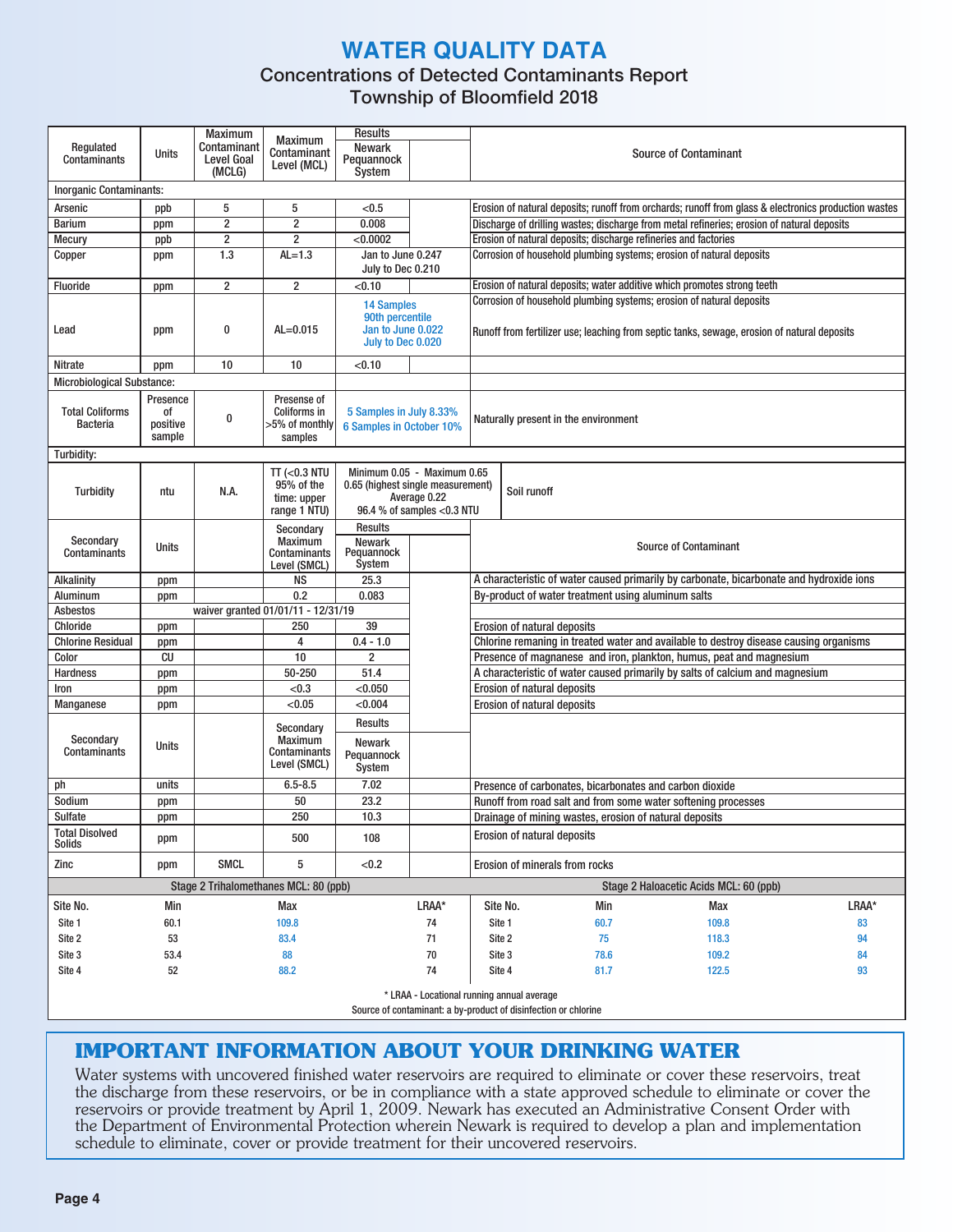#### *(continued from page 3)*

pregnant women and young children. Lead in drinking water is primarily from materials and components associated with service lines and home plumbing. The Township of Bloomfield is responsible for providing high quality drinking water, but cannot control the variety of materials used in plumbing components. When your water has been sitting for serveral hours, you can minimize the potential for lead exposure by flushing your tap for 30 seconds to 2 minutes before using water for drinking or cooking. If you are concerned about lead in your water, you may wish to have your water tested. Information on lead in drinking water is available from the Safe Drinking Water Hotline or at http://www.epa.gov/safewater/lead. The Township will be monitoring for lead throughout 2019. We will also begin a 2019 program to eliminate known lead service connections.

#### **Arsenic**

While your drinking water meets the USEPA's standard for arsenic, it does contain low levels of arsenic. EPA's standard balances the current understanding of arsenic's possible health effects against the costs of removing arsenic from drinking water. EPA continues to research the health effects of low levels of arsenic, which is a mineral known to cause cancer in humans at high concentrations and is linked to other health effects such as skin damage and circulatory problems. Effective January 23, 2006, the MCL for arsenic is 5ppb. The results for arsenic in the drinking water was <0.5ppb in 2018.

#### **Water System:**

The Township of Bloomfield purchases bulk water from the NJDWSC which is supplied by the Wanaque watershed. Since we do not have a physical connection with NJDWSC, the Township has a "wheeling" agreement with the City of Newark. Each of Newarks watersheds has a water treatment plant which purifies and filters the water to produce safe and potable water. For the Pequannock system, the City of Newark Water Treatment Plant is located in West Milford; and for the Wanaque system, the NJDWSC Water Treatment Plant is located in Wanaque. At these plants, the water is routinely monitored and tested to ensure the safety of the water. From the plants, the water is conveyed through large diameter transmission mains to the Township of Bloomfield's distribution system. The Township maintains three metered interconnections with the City of Newark and emergency interconnections with East

Orange, PVWC, Montclair and Nutley. The Township of Bloomfield's water distribution system provides potable water and fire protection throughout the municipality. Throughout the distribution system the water is continually monitored to maintain high quality drinking water in the system.

#### **Questions and Answers Is my water hard or soft?**

Hardness describes the level of dissolved natural minerals (calcium and magnesium) in drinking water. These minerals are an

important part of a healthy diet. Hard water contains more mineral nutrients and less sodium. A gradual build-up of calcium and magnesium in hard water can form harmless, filmy white deposits on faucets, bathtubs, and tea kettles. Hard water also requires more soap to lather fully. The degree of hard water varies depending on where you live. Newark's water in this area has a hardness level of 51.4 parts per million which means it is moderately soft.

#### **Why is there chlorine in my water?**

A century ago, acute diseases such as typhoid fever were a very real threat to our health because of microorganisms that caused these diseases were found in public drinking water. However, for almost 100 years, water suppliers in America and other countries have used chlorine to treat or disinfect drinking water. According to the U.S. Environmental Protection Agency and other health agencies, Chlorine is currently one of the most effective disinfectants to kill harmful microorganisms. Disinfection of all public water supplies is required by federal and state laws and regulations, including the Safe Drinking Water Act and the Surface Water Treatment Rule.

#### **What is Turbidity?**

Turbidity is the measure of the cloudiness of water. The city monitors it because it is a good indicator of water quality. High turbidity can hinder the effectiveness of dissinfection.

#### **Does Newark add fluoride to my water?**

No. Newark does not add fluoride to the water in your community. However, a small amount of fluoride may occur naturally in your water. Less than 0.10 parts per million fluoride was detected in your water supply last year. You my have noticed media attention to public water supply issues related to radiological substances, mercury, lead, radon, arsenic, and Cryptosporidium. At Newark, they are well aware of these water quality matters. They have performed - and continue to perform - extensive testing of all our water supplies. We want to assure our customers that we are providing the high-quality water you expect and deserve. You may be interested to know the following information:

#### **Radiological Substances:**

Newark's tests show radiological substances level in our water supplies is significantly less than the level deemed acceptable by the U.S. EPA. In some cases, the level is so low that it cannot be detected. These substances are naturally occurring radioactive compounds.

#### **Mercury:**

Newark's testing equipment can detect mercury at a level 10 times less than the standard. They detected a mercury level of < 0.0002 parts per million in 2018.

#### **Lead:**

While the concentration of lead leaving the NJDWSC treatment facility and the Newark Pequannock facility is far below the action level (AL) of 15 parts per billion mandated by the Federal Lead and Copper Rule (most times it is nondetectable), some communities which the Commission and Newark serves, have failed to meet the AL at the water tap. It has been determined that this lead is most likely caused by lead pipes or lead solder and faucet fixtures in home plumbing and is not coming from the source supply. It should be noted that infants and children, who drink water containing lead in excess of the action level, could experience delays in their physical and mental development. Children could show deficits in attention span and learning abilities. Also, adults who drink this water over many years could develop kidney problems or high blood pressure. High concentrations of lead are more prevalent in water which sits in home plumbing pipes for a number of hours (particularly overnight). One way to reduce these levels below the AL would be to flush a toilet or run a tap for 30 seconds to a minute or until a discernable temperature change in the water is noted. The city of Newark has run laboratory studies on water from Newark households and found that lead levels consistently dropped below the 15 ppb, after the tap was left running for 30 seconds to a minute prior to its use. Customers are encouraged to employ this technique at least once a day or when water has remained stagnant in pipes for long periods. This would generally occur in the morning or when returning home from work or school.

*(continued on page 9)*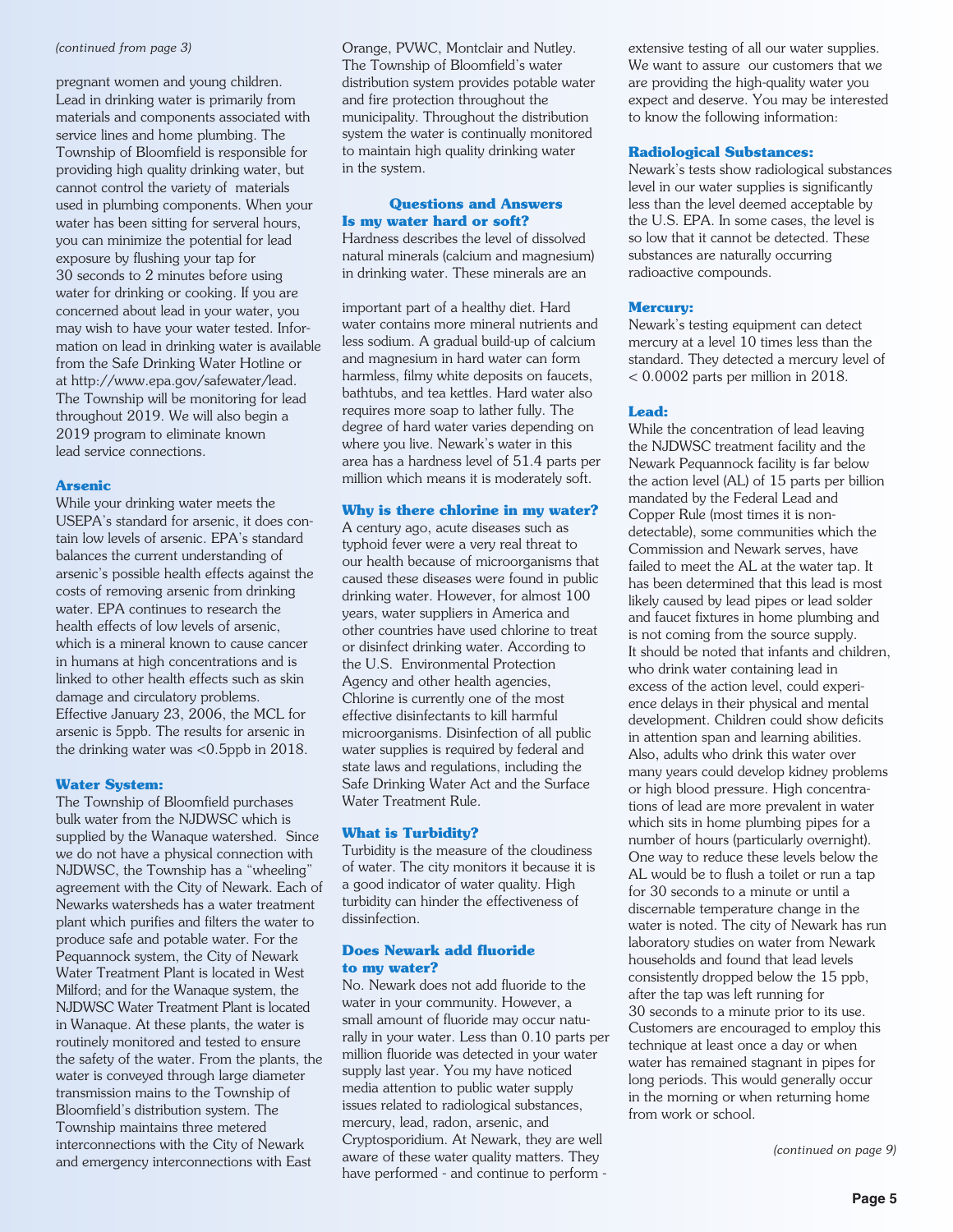The Bloomfield Water Department is a public community water system consisting of one purchased ground water source. Bloomfield purchases water from the City of Newark. The system's source water comes from the Pequannock watershed, Cedar Grove reservoir.

#### **SUSCEPTIBILITY RATINGS FOR NEWARK WATER DEPARTMENT SOURCES**

The table below illustrates the susceptibility ratings for the seven contaminant categories (and radon) for each source in the system. The table provides the number of wells and intakes that rated high (H), medium (M), or low (L) for each contaminant category. For susceptibility ratings of purchased water, refer to the specific water system's source assessment report.

The seven contaminant categories are defined at the bottom of this page. DEP considered all surface water highly susceptible to pathogens, therefore all intakes received a high rating for the pathogen category. For the purpose of Source Water Assessment Program,, radionuclides are more of a concern for ground water than surface water. As a result, surface water intakes' susceptibility to radionuclides was not determined and they all received a low rating.

If a system is rated highly susceptible for a contaminant category, it does not mean a customer is or will be consuming contaminated drinking water. The rating reflects the potential for contamination of source water, not the existence of contamination. Public water systems are required to monitor for regulated contaminants and to install treatment if any contaminants are detected at frequencies and concentrations above allowable levels. As a result of the assessments, DEP may customize (change existing) monitoring schedules based on the susceptibility rating.

|                              | Pathogenes |   | <b>Nutrients</b> |   | <b>Pesticides</b> |  |   | Volatile<br>Organic<br>Compounts |  |   | Inorganics |  |   | Radionuclides |  |   | Radon |  |   | <b>Disinfection</b><br><b>Byproduct</b><br><b>Precursers</b> |  |   |   |  |
|------------------------------|------------|---|------------------|---|-------------------|--|---|----------------------------------|--|---|------------|--|---|---------------|--|---|-------|--|---|--------------------------------------------------------------|--|---|---|--|
| Sources                      | н          | М |                  | Н | M                 |  | н | м                                |  | н | м          |  | H | M             |  | н | м     |  | н | м                                                            |  | н | M |  |
| Wells - $0$                  |            |   |                  |   |                   |  |   |                                  |  |   |            |  |   |               |  |   |       |  |   |                                                              |  |   |   |  |
| $GUI - 0$                    |            |   |                  |   |                   |  |   |                                  |  |   |            |  |   |               |  |   |       |  |   |                                                              |  |   |   |  |
| Surface water<br>intakes - 1 |            |   |                  |   |                   |  |   |                                  |  |   |            |  |   |               |  |   |       |  |   |                                                              |  |   |   |  |

- Pathogens: Disease-causing organisms such as bacteria and viruses. Common sources are animal and human fecal wastes.
- Nutrients: Compounds, minerals and elements that aid growth, that are both naturally occurring and man-made. Examples include nitrogen and phosphorus.
- Volatile Organic Compounds: Man-made chemicals used as solvents, degreasers, and gasoline components. Examples include benzene, methyl tertiary butyl ether (MTBE), and vinyl chloride.
- Pesticides: Man-made chemicals used to control pests, weeds and fungus. Common sources include land application and manufacturing centers of pesticides. Examples include herbicides such as atrazine, and insecticides such as chlordane.
- **Inorganics:** Mineral-based compounds that are both naturally occurring and man-made. Examples include arsenic, asbestos, copper, lead, and nitrate.
- Radionuclides: Radioactive substances that are both naturally occurring and man-made. Examples include radium and uranium.
- Radon: Colorless, odorless, cancer-causing gas that occurs naturally in the environment. For more information go to http://www.nj.gov/dep/rpp/radon/index.htm or call (800) 648-0394
- **Disinfection Byproduct Precursors:** A common source is naturally occurring organic matter in surface water. Disinfection byproducts are formed when the disinfectants (usually chloride) used to kill pathogens react with dissolved organic material (for example leaves) present in surface water.

In response to the events of September 11, and to the State's Domestic Security Preparedness Act, Newark has completed a vulnerability assessment of its water supplies, treatment plant and transmission system, provided additional security, and reviewed operations to include a greater emphasis on security issues. The City is taking the necessary proactive steps to implement the conclusions of this study.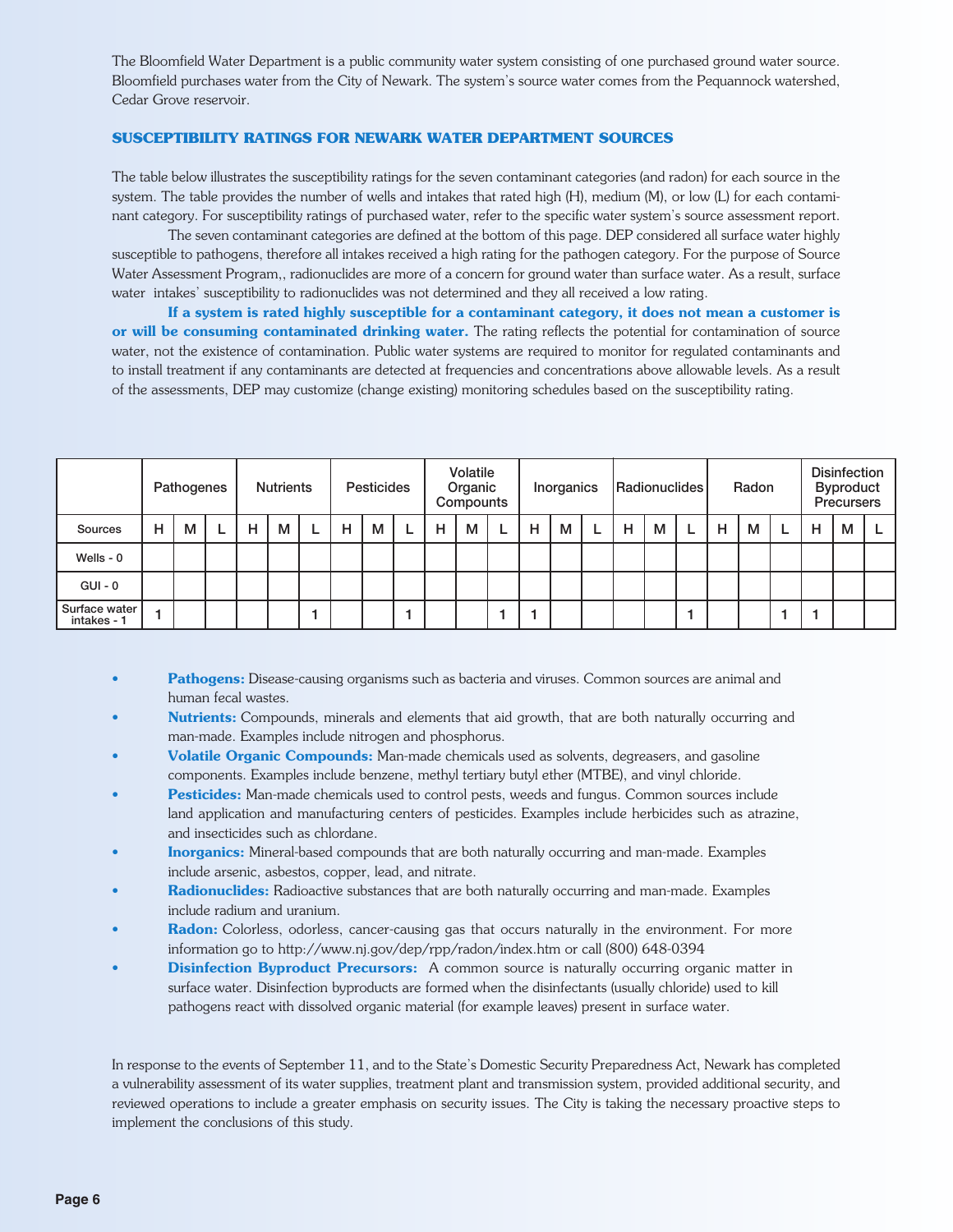#### IMPORTANT INFORMATION ABOUT YOUR DRINKING WATER The Bloomfield Water System Has Levels of Haloacetic Acids Above the Drinking Water Standards

Our water system recently violated a drinking water standard during the second quarter of 2019. Although this is not an emergency, as our customers, you have a right to know what happened; what you should do and what we are doing to correct this situation.

We routinely monitor for the presence of drinking water contaminants. On June 6, 2019 we received notice that samples collected on May 15, 2019 showed that our system exceeds the standard, or maximum contaminant level (MCL), for haloacetic acids. Please note that obtaining results for these contaminants from the lab can take up to three weeks or more to obtain. The average levels of haloacetic acids at <u>four</u> of <u>four</u> sampling locations were 85 µg/L, 107 µg/L, 93 µg/L and 101 µg/L respectively. The MCL for haloacetic acids is 60  $\mu$ g/L.

#### What should I do?

- There is nothing you need to do. YOU DO NOT NEED TO BOIL YOUR WATER or take other corrective actions. However, if you have specific health concerns, consult your doctor.
- If you have a severely compromised immune system, have an infant, are pregnant or are elderly, you may be at increased risk and should seek advice from your health care providers about drinking this water.

#### What does this mean?

#### THIS IS NOT AN EMERGENCY. IF IT HAD BEEN YOU WOULD HAVE BEEN NOTIFIED WITHIN 24 HOURS.

However, some people who drink haloacetic acids in excess of the MCL over many years may experience problems with their liver, kidney or central nervous system and may have increased risk of getting cancer. The township has been actively working toward resolving violations related to chlorine by-products over the past two years.

#### What is being done?

- 1. The City of Newark has provided a remedial treatment plan to the Township, as well as the NJDEP, for the source water coming into Bloomfield to reduce the Disinfection By-Products (DBP's) such as HAA5, prior to entering our distribution system. The Bloomfield Water Department will continue to monitor DBP's at our Interconnections where we receive the source water and report all results and feedback to the City of Newark. As stated before, the Bloomfield Water Department does not treat our drinking water but receives it pre-treated from the City of Newark. Newark's remedial treatment plan has been provided on our website at the link below. It is anticipated that the new treatment will begin within the next two or three weeks. The Bloomfield Water Department has been continuously engaged with the City of Newark to resolve this problem over the last calendar year.
- 2. Phase 1 of a major cleaning and lining project targeting the township's larger transmission mains has been completed. Phase 2 of this project has been awarded to J. Fletcher Creamer, a utility contractor, and is scheduled to begin in July of 2019. This project, as well as additional Phases of this work, will improve the flow of water as well as the quality of the water as it moves through our piping system.
- 3. A second phase of water valve exercising has been completed. Additional phases will continue until all valves within the system are exercised and found to be functioning properly or are replaced.
- 4. Design of a potable water pumping station to obtain water from a different source is underway. Demolition of the existing building will commence within 30 to 60 days. Bid documents are currently being prepared for the construction of a new building and pumps.

Please note that this violation is related to the previous notices for MCL exceedence of Disinfection By-Products (DBP's). Due to the continued elevated levels of DBP's entering our system from the Newark Water System, we cannot anticipate this violation being rectified until the last quarter of 2019 or later. Please be aware that even if these contaminants are significantly reduced by the next quarterly sampling, there is the possibility of continued quarterly notices until the high quarterly concentrations are factored out of the running average. Furthermore, this violation is NOT related to the lead action level notices previously issued. Our findings indicate that elevated lead levels are related to lead leaching from plumbing of individual buildings where samples were collected and not to the source water.

For more information, please contact Paul D. Lasek, P.E., at 973-680-4130 or via e-mail at plasek@bloomfieldtwpnj.com or via mail at the Bloomfield Engineering Department, One Municipal Plaza, Room 203, Bloomfield, NJ 07003 or visit our website at the following link:

#### http://www.bloomfieldtwpnj.com/main/node/340

*\*Please share this information with all the other people who drink this water, especially those who may not have received this notice directly (for example, people in apartments, nursing homes, schools, and businesses). You can do this by posting this notice in a public place or distributing copies by hand or mail.\**

This notice is being sent to you by the Bloomfield Water Department; State Water System ID#: NJ0702001. Date distributed: June 30, 2019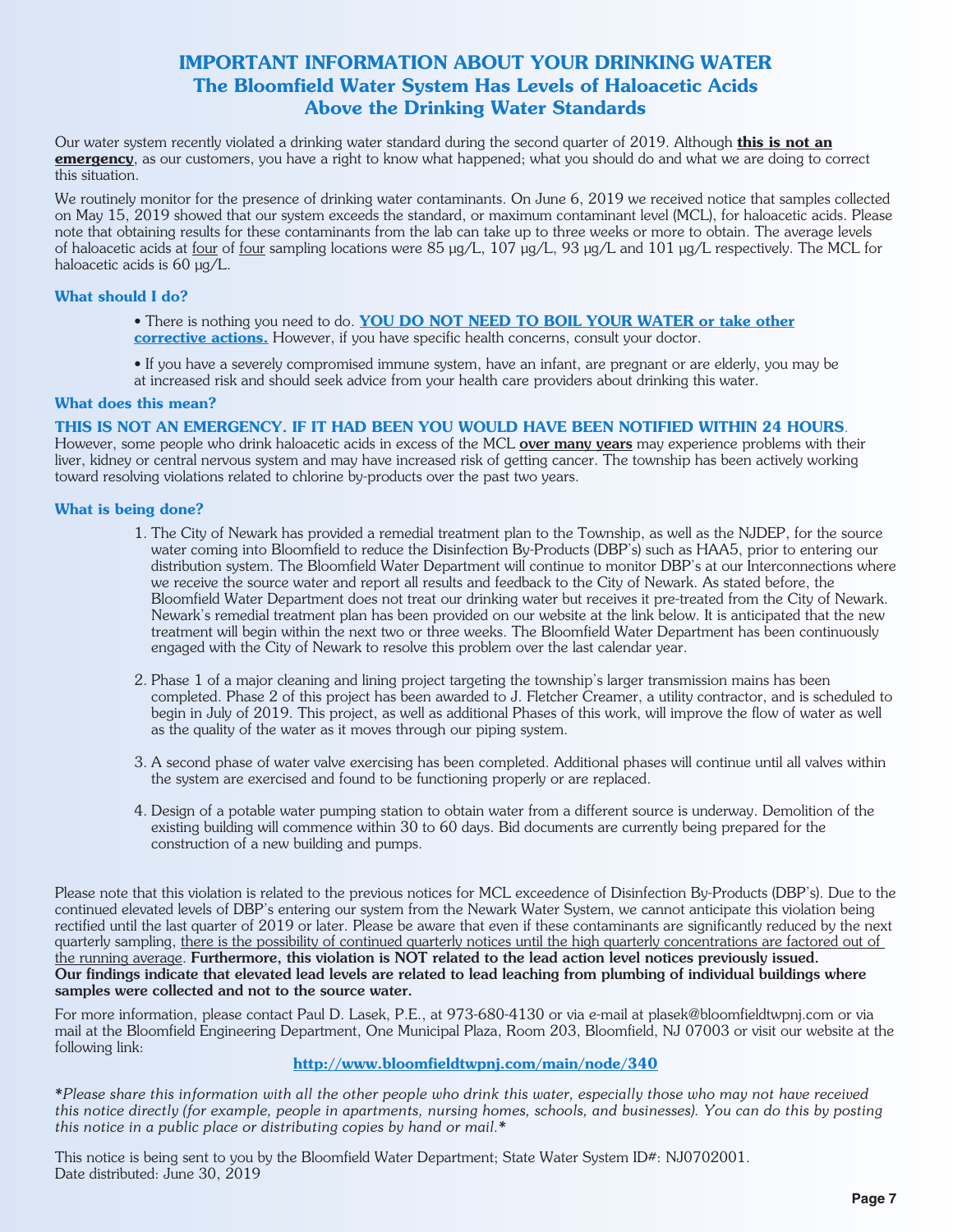#### IMPORTANT INFORMATION ABOUT LEAD IN YOUR DRINKING WATER

The Bloomfield Water Department found elevated levels of lead in drinking water in some homes/buildings. Lead can cause serious health problems, especially for pregnant women and young children. Please read this information closely to see what you can do to reduce lead in your drinking water.

We collected drinking water samples at 61 locations throughout the sampling and testing period January 1, 2018 to June 30, 2018 and water samples at 64 locations throughout the sampling and testing period July 1, 2018 to December 31, 2018.

The 90th percentile value for our water system from January to June was 22 parts per billion (0.022 ug/l) and from July to December was 20 parts per billion (0.020 ug/l). Both were greater than the lead action level of 15 parts per billion.

#### What Does This Mean?

Under the authority of the Safe Drinking Water Act, EPA set the action level for lead in drinking water at 15 ppb. This means utilities must ensure that water from the taps used for human consumption do not exceed this level in at least 90 percent of the sites sampled (90th percentile result). The action level is the concentration of a contaminant which, if exceeded, triggers treatment or other requirements which a water system must follow. If water from the tap does exceed this limit, then the utility must take certain steps to correct the problem. Because lead may pose serious health risks, the EPA set a Maximum Contaminant Level Goal (MCLG) of zero for lead. The MCLG is the level of a contaminant in drinking water below which there is no known or expected risk to health. MCLGs allow for a margin of safety.

#### Health effects of Lead

Lead can cause serious health problems if too much enters your body from drinking water or other sources. It can cause damage to the brain and kidneys, and can interfere with the production of red blood cells that carry oxygen to all parts of your body. The greatest risk of lead exposure is to infants, young children and pregnant women. Scientists have linked the effects of lead on the brain with lowered IQ in children. Adults with kidney problems and high blood pressure can be affected by low levels of lead more than healthy adults. Lead is stored in the bones, and it can be released later in life. During pregnancy, the child receives lead from the mother's bones, which may affect brain development.

#### Sources of Lead

Lead is a common metal found in the environment. Drinking water is one possible source of lead exposure. The main sources of lead exposure are lead-based paint and lead-contaminated dust or soil, and some plumbing materials. In addition, lead can be found in certain types of pottery, pewter, brass fixtures, food, and cosmetics. Other sources include exposure in the work place and exposure from certain hobbies.

Lead is unusual among drinking water contaminants in that it seldom occurs naturally in water supplies like rivers and lakes. Lead enters drinking water primarily as a result of the corrosion, or wearing away, of materials containing lead in the water distribution system and household plumbing. These materials include lead-based solder used to join copper pipe, brass and chrome-brass faucets, and in some cases, pipes made of lead that connect houses and buildings to water mains (service lines).

New brass faucets, fittings, and valves, including those advertised as "lead-free", may contribute lead to drinking water. The law currently allows end-use brass fixtures, such as faucets, with up to 0.25 percent lead to be labeled as "lead free". However, prior to January 4, 2014, "lead free" allowed up to 8 percent lead content of the wetted surfaces of plumbing products including those labeled National Sanitation Foundation (NSF) certified. Consumers should be aware of this when choosing fixtures and take appropriate precautions.

EPA estimates that up to 20 percent of a person's potential exposure to lead may come from drinking water. Infants who consume mostly formula mixed with lead-containing water can receive 40 to 60 percent of their exposure to lead from drinking water.

When water stands in Lead pipes or plumbing systems containing lead for several hours or more, the lead may dissolve into your drinking water. This means the first water drawn from the tap in the morning, or later in the afternoon if the water has not been used all day, can contain fairly high levels of lead.

The township of Bloomfield is currently sampling for lead at sixty (60) pre-determined locations for the periods from January to June 2019 and once again from July to December 2019. Notices such as this one will be distributed quarterly until such time that the township complies with the lead action level. The township also replaced forty (40) known lead service connections from January 2018 to date.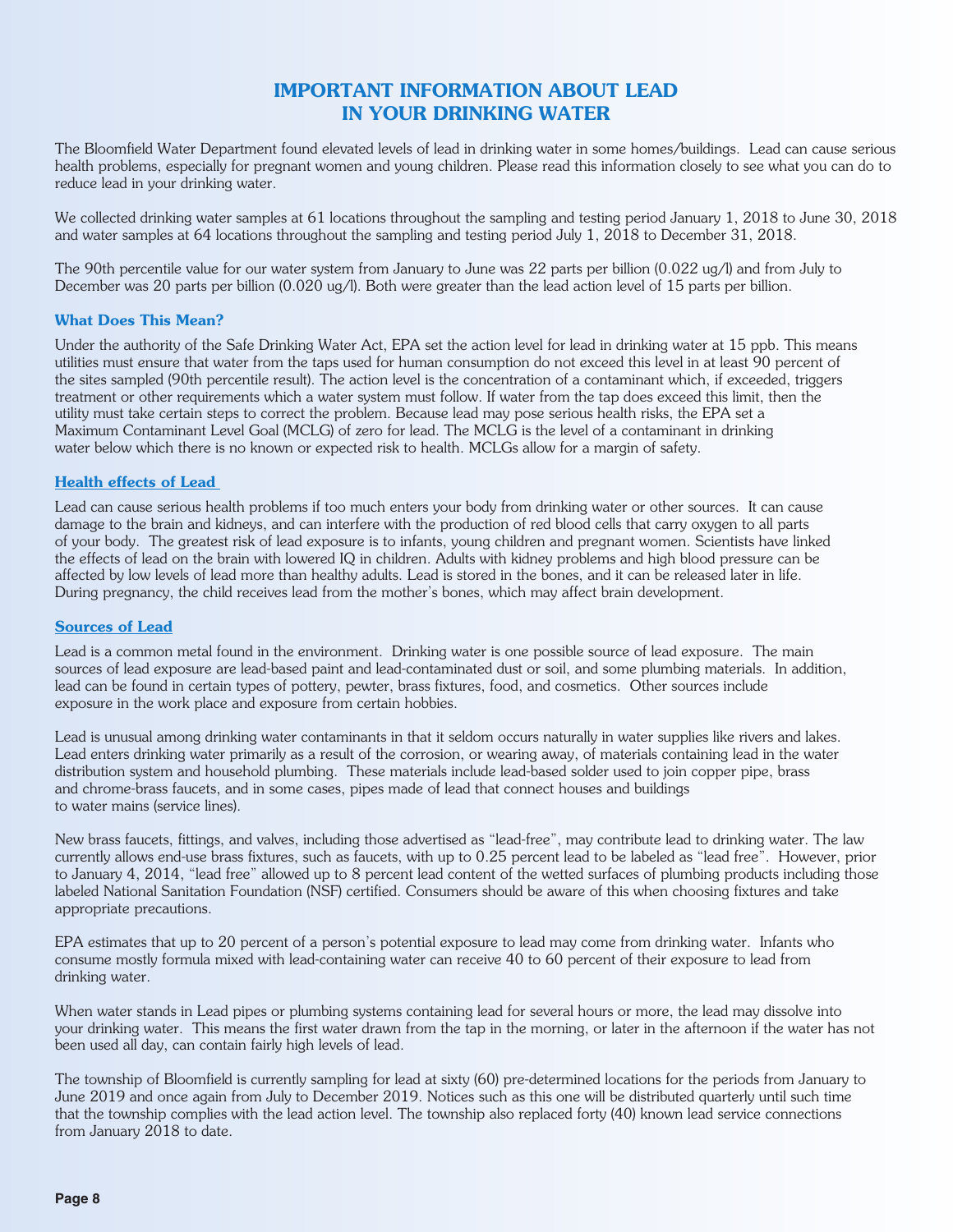#### Steps you can take to reduce exposure to lead in drinking water

- 1. Run the water to flush out lead. Let the water run from the tap before using it for drinking or cooking any time the water in a faucet has gone unused for more than six hours. The longer the water resides in plumbing the more lead it may contain. Flushing the tap means running the cold-water faucet for about 15-30 seconds. Although toilet flushing or showering flushes water through a portion of the plumbing system, you still need to flush the water in each faucet before using it for drinking or cooking. Flushing tap water is a simple and inexpensive measure you can take to protect your health. It usually uses less than one gallon of water.
- 2. Use cold water for cooking and preparing baby formula. Do not cook with or drink water from the hot water tap. Hot water can dissolve lead more quickly than cold water. If you need hot water, draw water from the cold tap and then heat it. Do not use water from the hot water tap to make baby formula.
- 3. Do not boil water to remove lead. Boiling water will not reduce lead.
- 4. Look for alternative sources or treatment of water. You may want to consider purchasing bottled water or a water filter. Be sure the filter is approved to reduce lead or contact NSF International at 1-800-NSF-8010 or www.nsf.org for information on performance standards for water filters. Be sure to maintain and replace a filter device in accordance with the manufacturer.
- 5. Get your child tested. Contact your local health department or healthcare provider to find out how you can get your child tested for lead if you are concerned about lead exposure. Your family doctor or pediatrician can perform a blood test for lead and provide you with information about the health effects of lead.

For more information, call us at 973-680-4009 or visit our website www.bloomfieldtwpnj.com. You can also e-mail the Township Water Operator at plasek@bloomfieldtwpnj.com. For more information on reducing lead exposure around your home/building and the health effects of lead, visit EPA's website at, http://www.epa.gov/lead call the National Lead Information Center at 800-424-LEAD or Safe Drinking Water Act hotline at 1-800-426-4791, or contact your health care provider. You can also watch a Township Public Meeting with the Mayor held on November 16, 2017 on WBMA-TV or on the WBMA-TV website.

Test your water for lead. Call us at 973-680-4009 to find out how to get your water tested for lead. The Bloomfield Water Department through the Bloomfield Health Department will review your request and either provide the testing free of charge or, depending upon demand, coordinate with you directly to arrange for lead sampling at a minimum charge to you.

Contact us at 973-680-4009 to obtain a translated copy of the public education materials or to request assistance in the appropriate language.

This notice is being sent to you by the Bloomfield Water Department, 1 Municipal Plaza, Bloomfield NJ 07003; New Jersey Public Water Supply (NJPWS) Identification Number NJ0702001. Date Notification was distributed June 30, 2019

#### *(continued from page 5)*

#### **Sodium:**

For healthy individuals, the sodium intake from water is not important, because a much greater intake of sodium takes place from salt in the diet. However, sodium levels above the recommended upper limit may be a concern to individuals on a sodium restricted diet.

#### **Cryptosporidium:**

Lakes, rivers and reservoirs may contain this tiny microbe. It is found in feces of humans and many domestic wild animals. Newark tests for Cryptosporidium on a monthly basis in their Pequannock finished water surface water supplies.

It has never been detected in a viable state in any of their treated water supplies. Neither has it been found in the Wanaque Supply.

#### **Total Trihalomethanes (TTHMs) and Haloacetic Acids (HAA5s):**

Trihalomethanes and Haloacetic Acids are formed when raw water is treated with chlorine. Chlorine is used as a disinfectant to inactivate the disease causing organisms in the water. Trihalomethanes are a group of four chemicals Chloroform, Bromodichloromethane, Dibromochloromethane, and Bromoform. The Maximum Contaminant Level (MCL) of Total Trihalomethanes in drinking water is 80 parts per billion. The five regulated Haloacetic Acids are

monochloroacetic acid, dichloroacetic acid, trichloroacetic acid, mono-bromoacetic acid and tribomoacetic acid. The Maximum Contaminant Level (MCL) for Haloacetic Acids is 60 parts per billion. The United States Environmental Protection Agency has set the MCL for both TTHMs and HAA5s because they are cancer causing contaminants. People who drink Trihalomethanes and Haloacetic Acids in excess of the MCL over many years may experience problems with their liver, kidney or central nervous system and may have increased risk of getting cancer. People with a severely compromised immune system, have an infant, are pregnant or are elderly, may be at increased risk and should seek advise from their health care providers about drinking this water.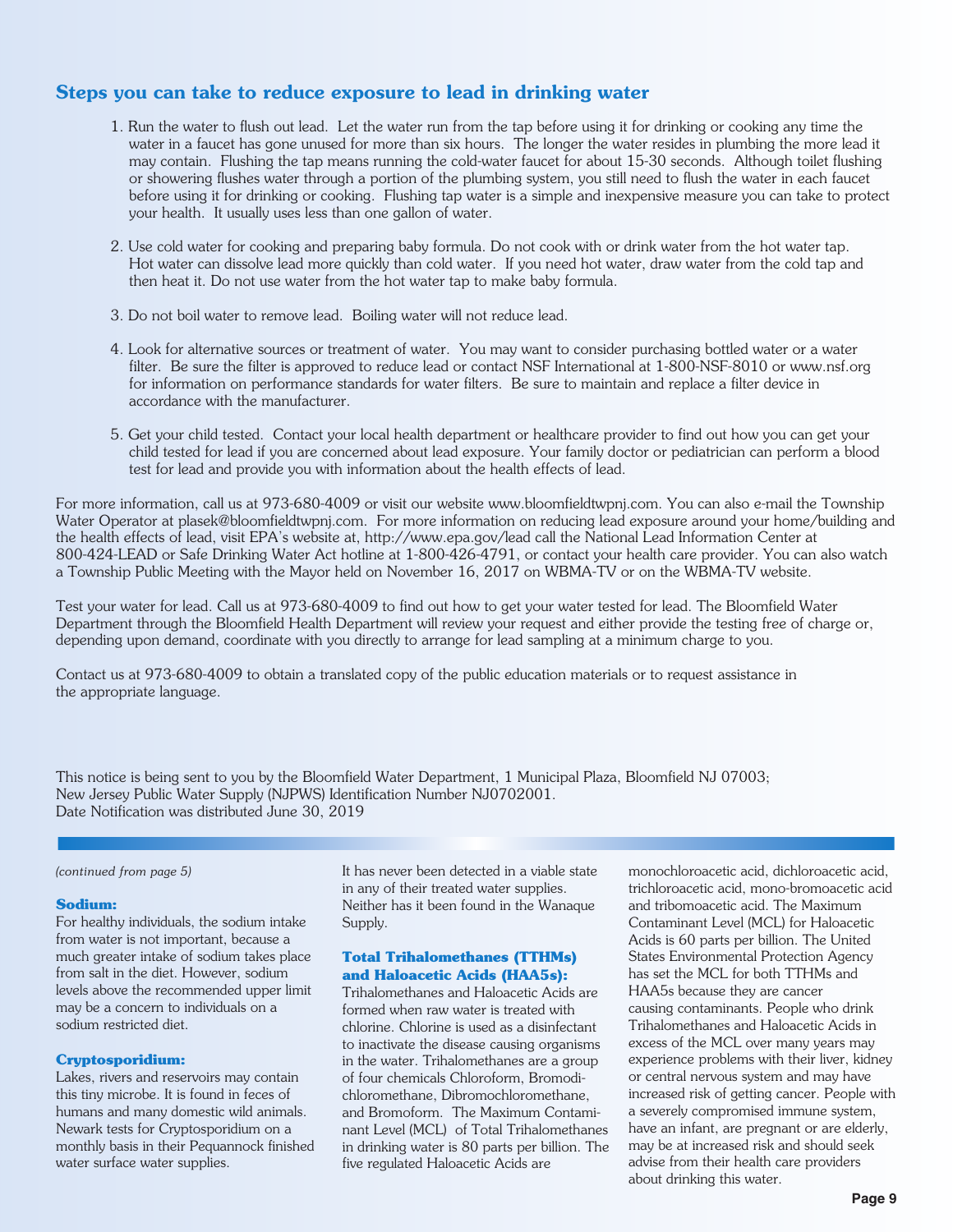#### IMPORTANT INFORMATION ABOUT YOUR DRINKING WATER The Bloomfield Water System Failed to Submit an Operational Evaluation (OEL) for Total Trihalomethanes (TTHM) to the N.J. Department of Environmental Protection (NJDEP) within 90 Days After Being Notified of Analytical Result.

The Bloomfield Water Department recently failed to comply with a required Reporting Requirement. Even though this was not an emergency, as our customers, you have a right to know what happened and what we did to correct the situation.

*A public water system that exceeds the Stage 2 Disinfection Byproducts Rule Operational Evaluation Level must conduct an operational evaluation (OEL) and submit a written report to the state no later than 90 days after being notified of the analytical result that caused the operational evaluation level to be exceeded. Please note that an "OEL" exceedance does not mean that we exceeded the MCL for total trihalomethanes (TTHM's) but requires the water system to evaluate methods to reduce TTHM's to avoid a future exceedence.*

#### What should I do?

There is nothing you need to do at this time.

#### What is being done?

The Operational Evaluation was due on March 7, 2019 and was completed and submitted to the NJDEP on March 28th, thereby satisfying the requirement twenty-one days past due.

*\*Please share this information with all the other people who drink this water, especially those who may not have received this notice directly (for example, people in apartments, nursing homes, schools, and businesses). You can do this by posting this notice in a public place or distributing copies by hand or mail.\**

This notice is being sent to you by the Bloomfield Water Department, State Water System ID#: 0702001 Date distributed: June 30, 2019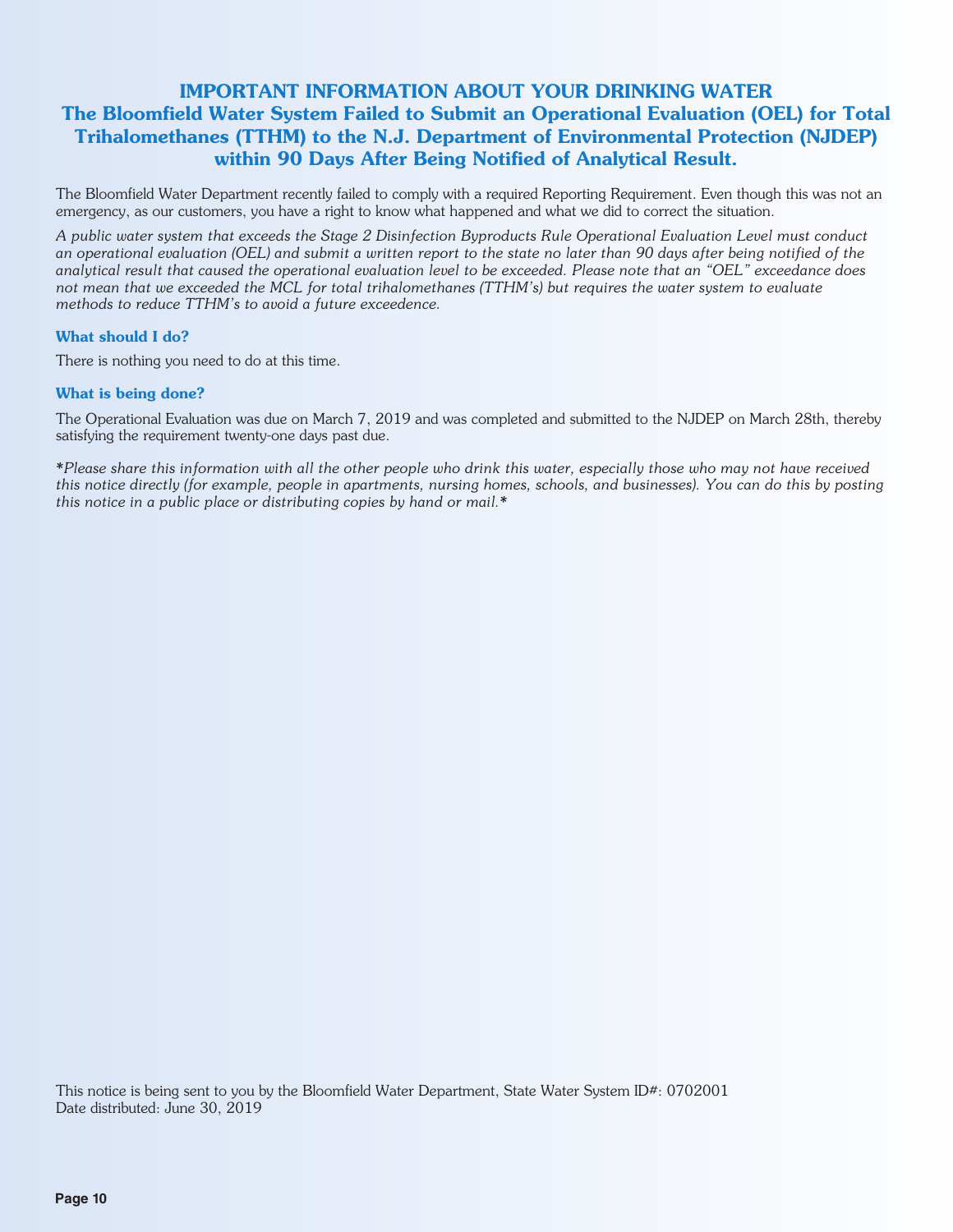## **Solutions to Stormwater Pollution**

• If you have hazardous products in your home or workplace, make sure you store or dispose of them properly. Read the label for guidance.

• Use natural or less toxic alternatives when possible.

• Recycle used motor oil.

• Contact your municipality, county or facility management office for the locations of hazardous-waste disposal facilities.

#### **Keep pollution out of storm drains**

• Municipalities and many other public agencies are required to mark certain storm drain inlets with messages reminding people that storm drains are connected to local waterbodies.

• Do not let sewage or other wastes flow into a stormwater system.



#### **Clean up after your pet**

• Many municipalities and public agencies must enact and enforce local pet-waste rules.

• An example is requiring pet owners or their keepers to pick up and properly dispose of pet waste dropped on public or other people's property.

- Make sure you know your town's or agency's requirements and comply with them. It's the law. And remember to:
- Use newspaper, bags or pooper-scoopers to pick up wastes.
- Dispose of the wrapped pet waste in the trash or un-wrapped in a toilet.
- Never discard pet waste in a storm drain.

#### **Don't feed wildlife**

• Do not feed wildlife such as ducks and geese, in public areas.

• Many municipalities and other public agencies must enact and enforce a rule that prohibits wildlife feeding in these areas.



#### **Don't litter**

• Place litter in trash receptacles.

- Recycle. Recycle. Recycle.
- Participate in
- community cleanups.

#### **Dispose of yard waste properly**

• Keep leaves and grass out of storm drains.

• If your municipality or agency has yard waste collection rules, follow them.

• Use leaves and grass clippings as a resource for compost.

• Use a mulching mower that recycles grass clippings into the lawn.



#### **As a resident, business, or other member of the New Jersey community, it is important to know these easy things you can do every day to protect our water.**

#### Limit your use of fertilizers and pesticides

- Do a soil test to see if you need a fertilizer.
- Do not apply fertilizers if heavy rain is predicted.
- Look into alternatives for pesticides.

• Maintain a small lawn and keep the rest of your property or yard in a natural state with trees and other native vegetation that requires little or no fertilizer.

• If you use fertilizers and pesticides, follow the instructions on the label on how to correctly apply it. Make sure you properly store or discard any unused portions.

#### Properly use and dispose of hazardous products

• Hazardous products include some household or commercial cleaning products, lawn and garden care products, motor oil, antifreeze, and paints.

• Do not pour any hazardous products down a storm drain because storm drains are usually connected to local waterbodies and the water is not treated.